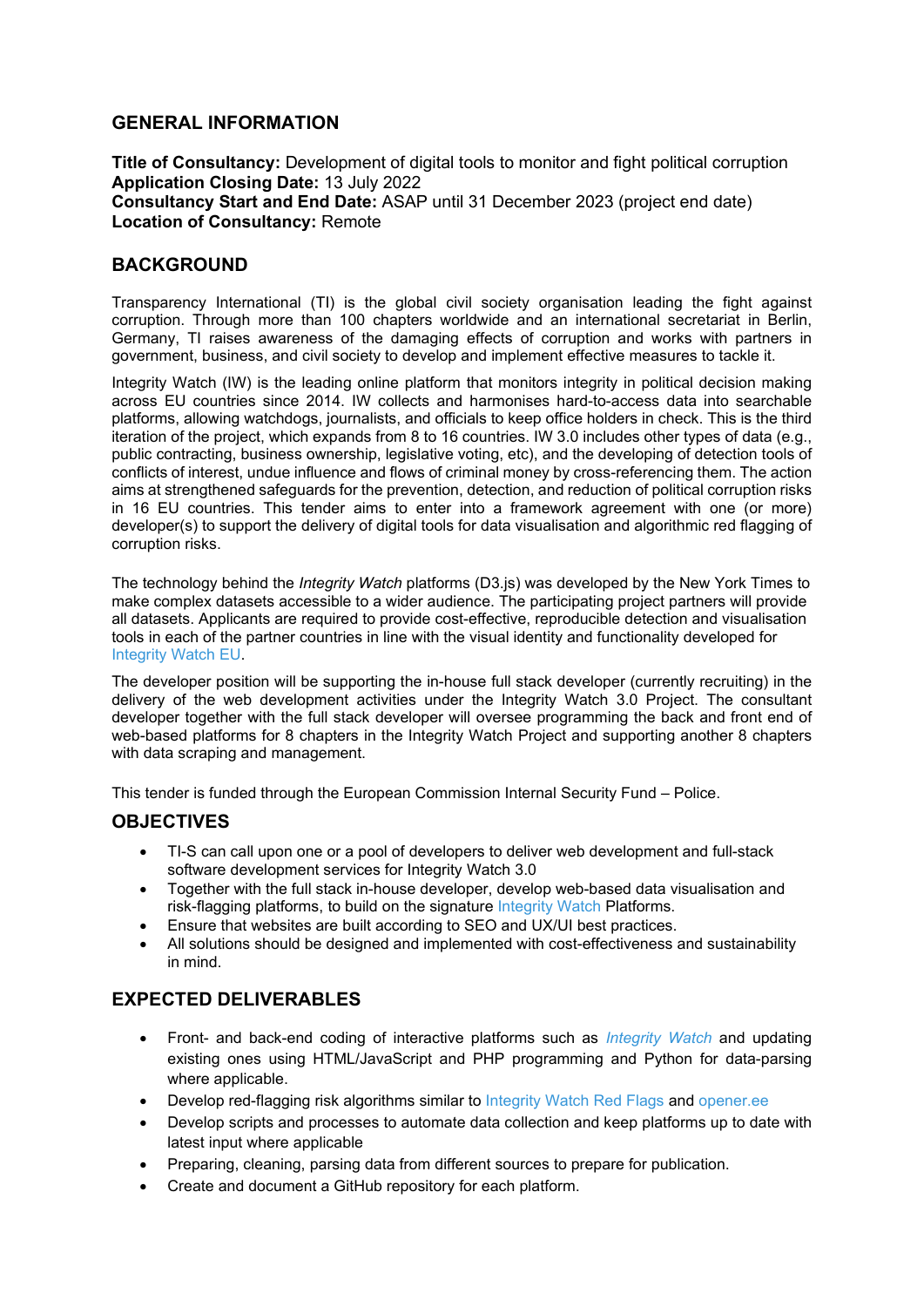Provide documentation (change logs for front-and back-end coding)

The Developer is responsible for debugging and quality control of the online tools. The project partners (TI-S and the chapters) retain the sole rights with respect to all distribution, dissemination, and publication of the deliverables.

# **SELECTION CRITERIA**

The applicant should meet the following requirements:

- Degree and/or professional qualification/s in communication design, computer science, information technologies, and/or other qualifications in web or software development
- At least 5 years of relevant experience front- and back-end in development and data visualisation tools
- Expert-level skills in HTML, CSS, and JavaScript (knowledge of Vue.js essential)
- Experience with data visualisation and knowledge of D3.js essential
- Knowledge of Python for the purpose of data-parsing scripts desirable
- Expert-level skills with PHP and database management systems
- Experience with Git-hub
- Professional language proficiency in English

## **REMUNERATION AND COSTS**

Consultants should provide their standard daily or hourly rates. The total number of working days is expected to be between 30 - 60 days (could be shared across different developers) up to a total amount of 35.000 EUR. The number of hours/days will depend on needs as defined during the implementation of the project.

### **For candidates based in the EU, EEA, UK, and Switzerland**

Transparency International e.V. is registered in Germany with VAT identification number DE273612486. EU reverse charge applies. Service providers should issue invoices with zero VAT.

Consultants who are based in Germany and do not charge German VAT must confirm their small entrepreneur status.

## **HOW TO APPLY**

The application should include the following documents in English:

- · Motivation letter and Curriculum Vitae
- · One sample of relevant previous work (confidentiality guaranteed).

Please indicate "Consultancy to develop digital tools to monitor and fight political corruption" in the subject line of your email application. Applications should be sent in English by email to Jon Vrushi at integritywatch3@transparency.org by close of business of 13 July 2022.

Please note that only shortlisted applicants will be contacted.

The Transparency International Secretariat is committed to creating an inclusive work environment where diversity is valued and where there is equality of opportunity. We actively